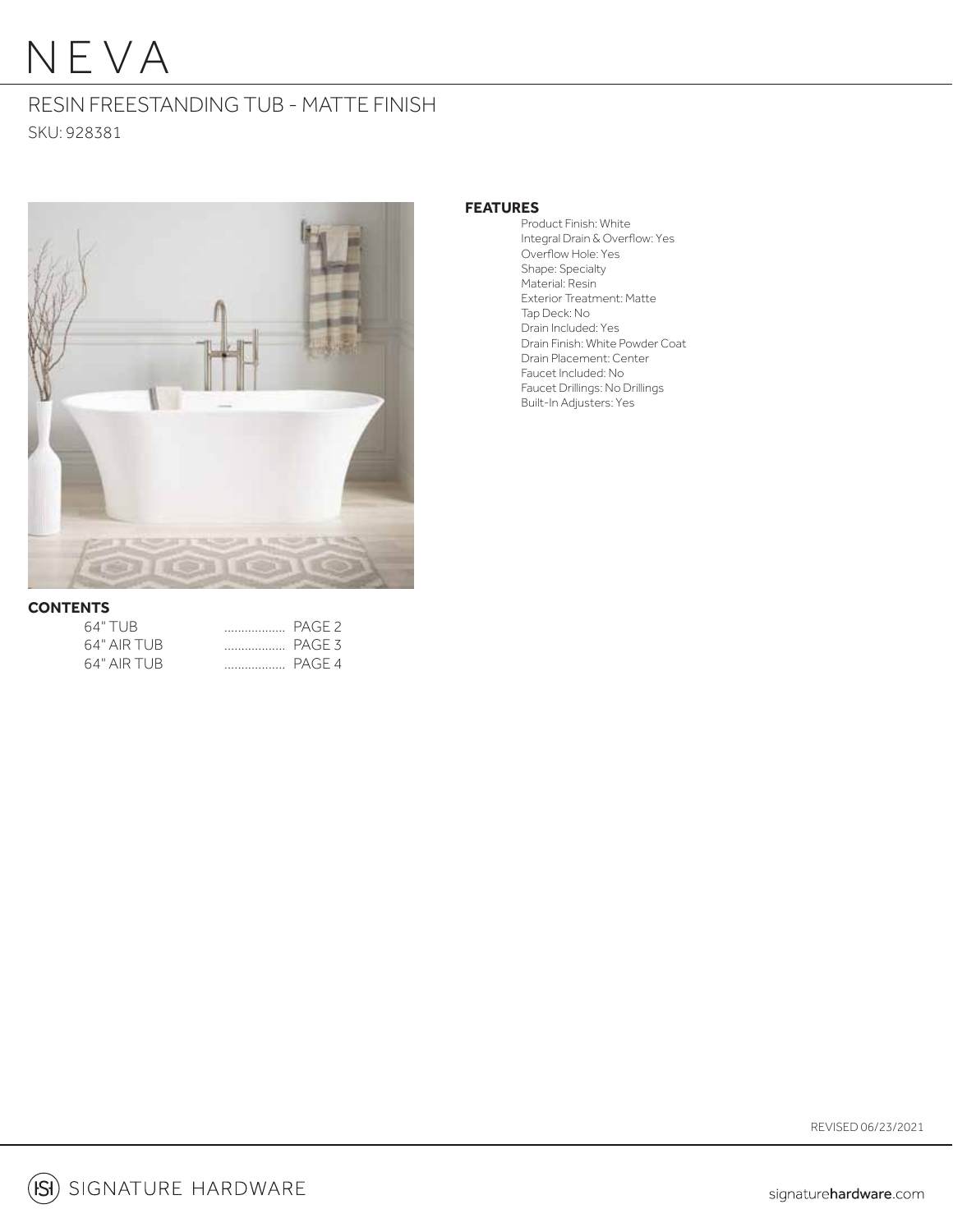# 6 4 " NEVA

## RESIN FREESTANDING TUB - MATTE FINISH SKU: 928381



#### **FEATURES**

 Length: 64" Width: 29-1/8" Height: 22-1/4" Tub Interior Length: 45-1/2" Tub Interior Width: 18" Water Depth To Overflow: 14-1/2" Water Capacity (Gallons): 54 Built-In Adjusters: Yes Tub Weight Uncrated (lbs): 319 Tub Weight Crated (lbs): 429

**CODES/STANDARDS**

cUPC CSA B45.5/IAPMO Z124

#### **PRODUCT IMAGE**





All dimensions and specifications are nominal and may vary. Use actual products for accuracy in critical situations.

PAGE 2 Code: 515288

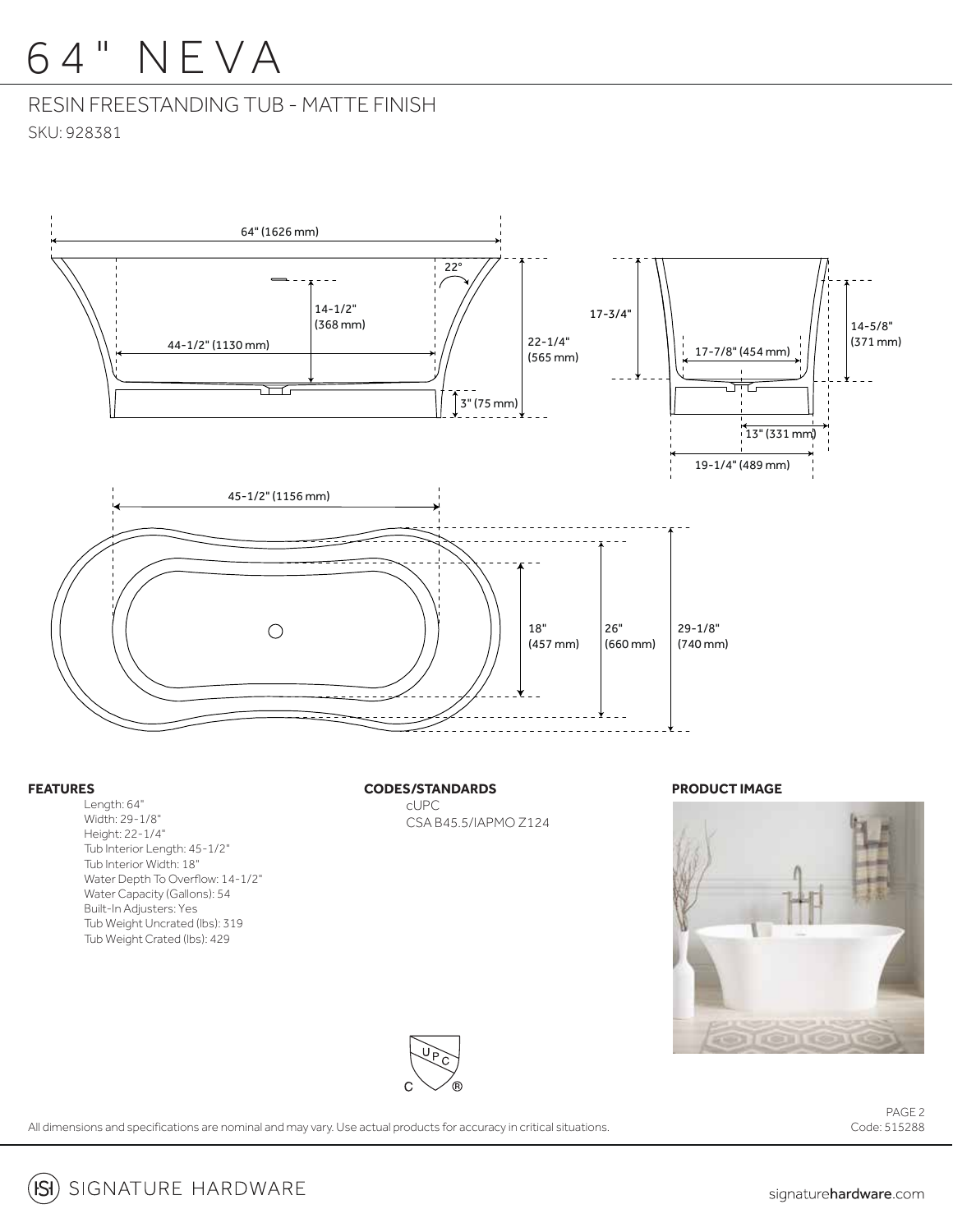# 6 4 " NE VA AIR TU B

### **COMPONENTS LIST**

- BM-TWP BALL CHECK VALVE JETS
- MANI-SD-A SECURITY DEVICE
- MAN-A-4-AC MANIFOLD
- SILVER SLS+ VARIABLE SPEED BLOWER

### **INSTALLATION**

Install blower behind a wall (with an access panel) or in a closet. Blower can also be installed under floor. Ensure the security device, MANI-DS-A, is at least:

• 2" Above the tub rim

Security device and hose can be mounted in wall

### **REMOTE CONTROL**

- CG+/RTC-SENSOR-WP
- 12 15 YEAR BATTERY LIFE

### **INSIDE OF BATH**

### • (12) MAXI AIR JETS WITH 24 OPENINGS





ELBOWS FOR AIR JETS

TEES FOR AIR JETS





PAGE 3